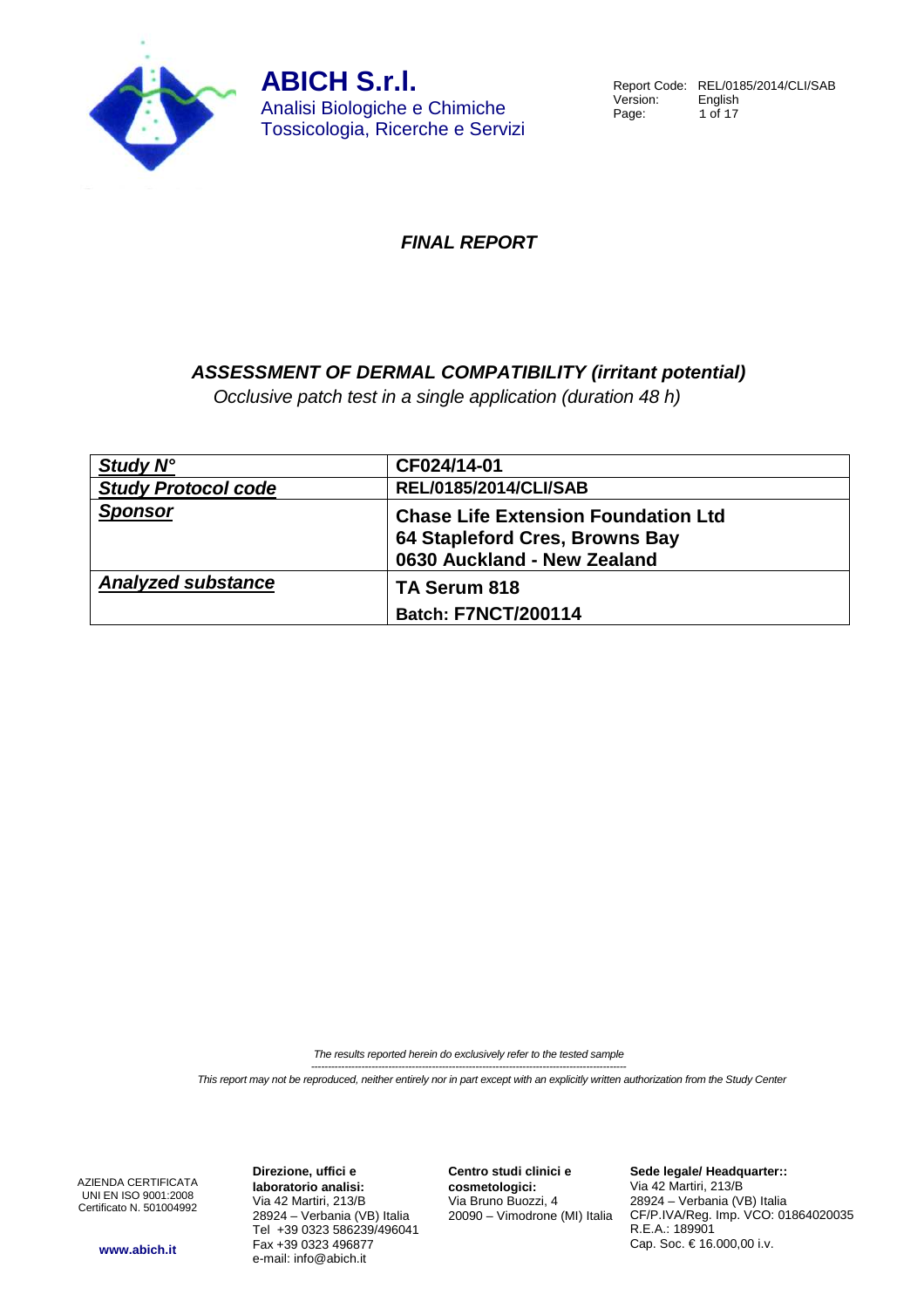

Report Code: REL/0185/2014/CLI/SAB<br>Version: English Version:<br>Page:  $2$  of  $17$ 

## **Study Director:**

Dr. Samuele Burastero,

Medical Doctor, Board Certified Specialist in Allergology and Clinical immunology, Researcher at the Scientific Institute San Raffaele Hospital

Date: **15/05/2014**

Address: Istituto Scientifico Ospedale san Raffaele Via Olgettina, 58 20132 – Milano (MI) Italy

## **Dermatological supervision:**

Prof. Paolo D. Pigatto,

Associate Professor of Dermatology, University of Milan, Board Certified Specialist in Dermatology

| Date:<br>Address:                                                                                                    | University of Milan<br>Via Galeazzi, 4<br>20161 - Milano (MI)<br>Italy                                            | 15/05/2014 |
|----------------------------------------------------------------------------------------------------------------------|-------------------------------------------------------------------------------------------------------------------|------------|
| <b>Quality Assurance:</b><br>Dr.ssa Valentina Zanoletti,<br><b>Chemistry and Pharmaceutical Technonlogy</b><br>Date: |                                                                                                                   | 15/05/2014 |
| Address:                                                                                                             | Abich S.r.l. - Clinical and Cosmetological Trials Center<br>Via Bruno Buozzi, 4<br>20090 - Vimodrone (MI) - Italy |            |
| <b>Assay Center Director:</b><br>Dr. Stefano Todeschi,<br><b>Biologist and Specialist in Clinical Pathology</b>      |                                                                                                                   |            |
| Date:<br>Adress:                                                                                                     | Abich S.r.l. - Clinical and Cosmetological Trials Center<br>Via Bruno Buozzi, 4<br>20090 - Vimodrone (MI) - Italy | 15/05/2014 |
| Other professionals involved in the study:                                                                           |                                                                                                                   |            |

Dr.ssa Mariana Tritapepe - Biologist\_\_\_\_\_\_\_\_\_\_\_\_\_\_\_\_\_\_\_\_\_\_\_\_\_\_\_\_\_\_\_\_\_\_\_\_\_\_\_\_\_\_\_\_\_\_\_\_\_\_

Dr.ssa Giulia Caccia - Biologist\_\_\_\_\_\_\_\_\_\_\_\_\_\_\_\_\_\_\_\_\_\_\_\_\_\_\_\_\_\_\_\_\_\_\_\_\_\_\_\_\_\_\_\_\_\_\_\_\_\_\_\_\_\_

AZIENDA CERTIFICATA UNI EN ISO 9001:2008 Certificato N. 501004992

**Direzione, uffici e laboratorio analisi:** Via 42 Martiri, 213/B 28924 – Verbania (VB) Italia Tel +39 0323 586239/496041 Fax +39 0323 496877 e-mail: info@abich.it

**Centro studi clinici e cosmetologici:** Via Bruno Buozzi, 4 20090 – Vimodrone (MI) Italia

**Sede legale/ Headquarter::** Via 42 Martiri, 213/B 28924 – Verbania (VB) Italia CF/P.IVA/Reg. Imp. VCO: 01864020035 R.E.A.: 189901 Cap. Soc. € 16.000,00 i.v.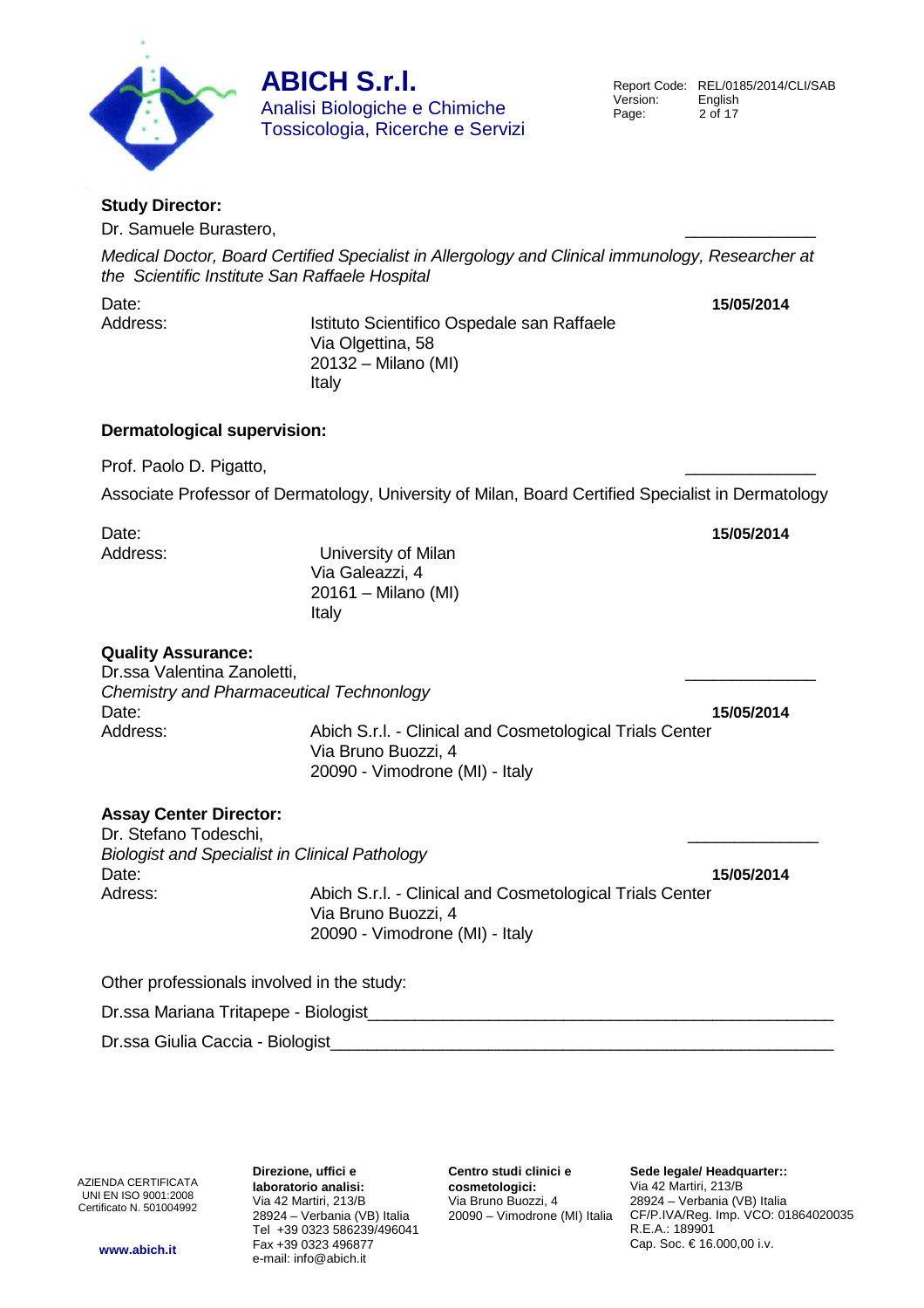

## **AUTHENTICITY OF RESULTS**

I hereby declare that the study concerned by this report was carried out under my responsibility, according to the experimental protocol and the quality plan of the Abich Cosmetic Lab. and according to the rules of Good Clinical Practices (GCP).

All observations and data recorded during this test are reported in this study report. I certify the re-reading of this report and do agree with its content.

The Medical Director

Dott. Samuele Burastero

Date **15/05/2014**

AZIENDA CERTIFICATA UNI EN ISO 9001:2008 Certificato N. 501004992

**www.abich.it**

**Direzione, uffici e laboratorio analisi:** Via 42 Martiri, 213/B 28924 – Verbania (VB) Italia Tel +39 0323 586239/496041 Fax +39 0323 496877 e-mail: info@abich.it

**Centro studi clinici e cosmetologici:** Via Bruno Buozzi, 4 20090 – Vimodrone (MI) Italia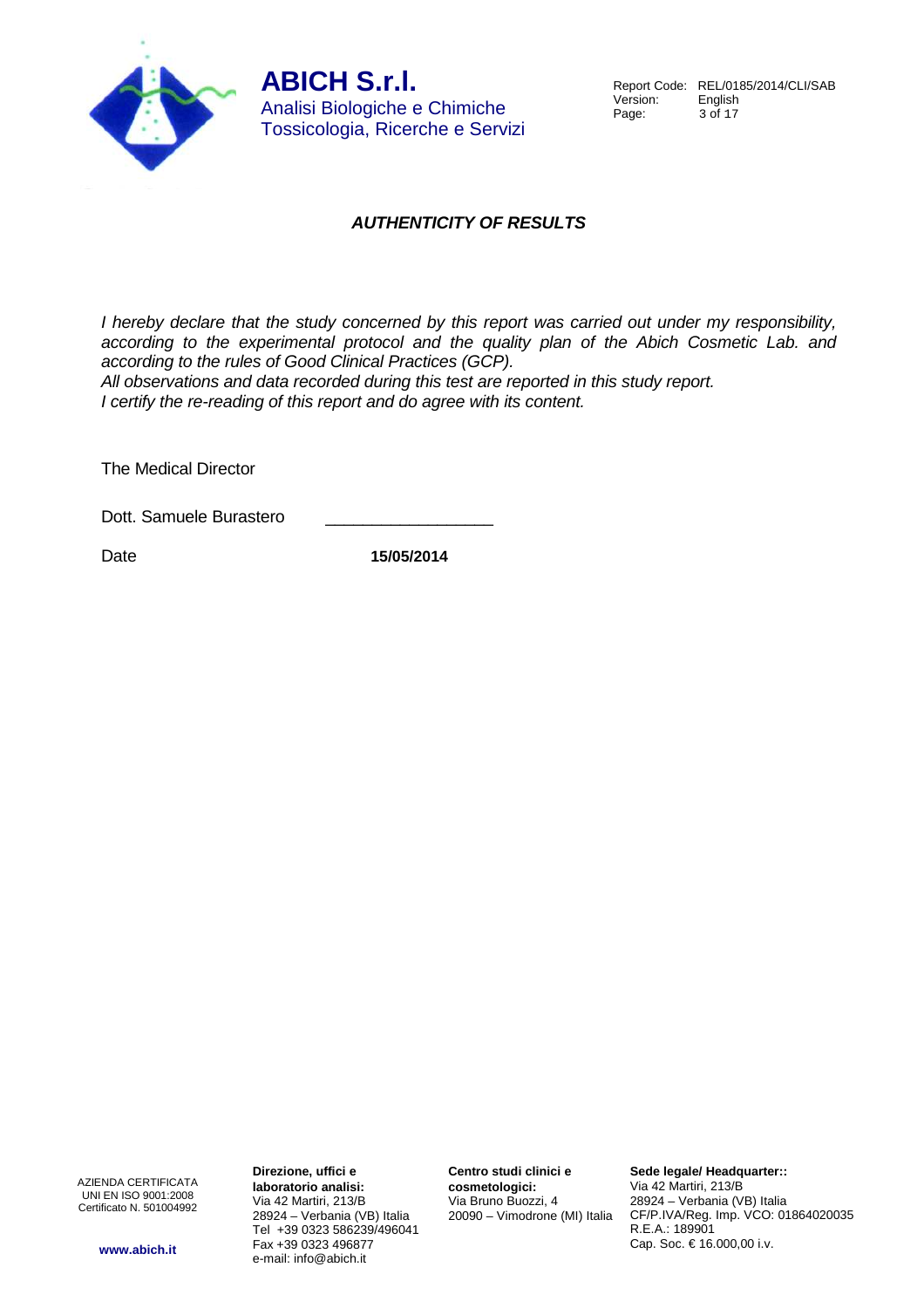

Report Code: REL/0185/2014/CLI/SAB<br>Version: English Version:<br>Page:  $4$  of 17

### **INDEX**

| 1.                                                 |
|----------------------------------------------------|
| 2.                                                 |
| 3.                                                 |
| 4.                                                 |
| 5.                                                 |
|                                                    |
|                                                    |
| 6.                                                 |
| 7 <sub>1</sub>                                     |
|                                                    |
|                                                    |
|                                                    |
|                                                    |
|                                                    |
| 8.                                                 |
|                                                    |
|                                                    |
|                                                    |
|                                                    |
| 9.                                                 |
| DATA ANALYSIS AND PRODUCT CLASSIFICATION 11<br>10. |
| 11.                                                |
| 12.                                                |
| DISCUSSION AND CONCLUSIONS  12<br>13.              |
| 14.                                                |
| <b>ANNEXES</b>                                     |

AZIENDA CERTIFICATA UNI EN ISO 9001:2008 Certificato N. 501004992 **Direzione, uffici e laboratorio analisi:** Via 42 Martiri, 213/B 28924 – Verbania (VB) Italia Tel +39 0323 586239/496041 Fax +39 0323 496877 e-mail: info@abich.it

**Centro studi clinici e cosmetologici:** Via Bruno Buozzi, 4 20090 – Vimodrone (MI) Italia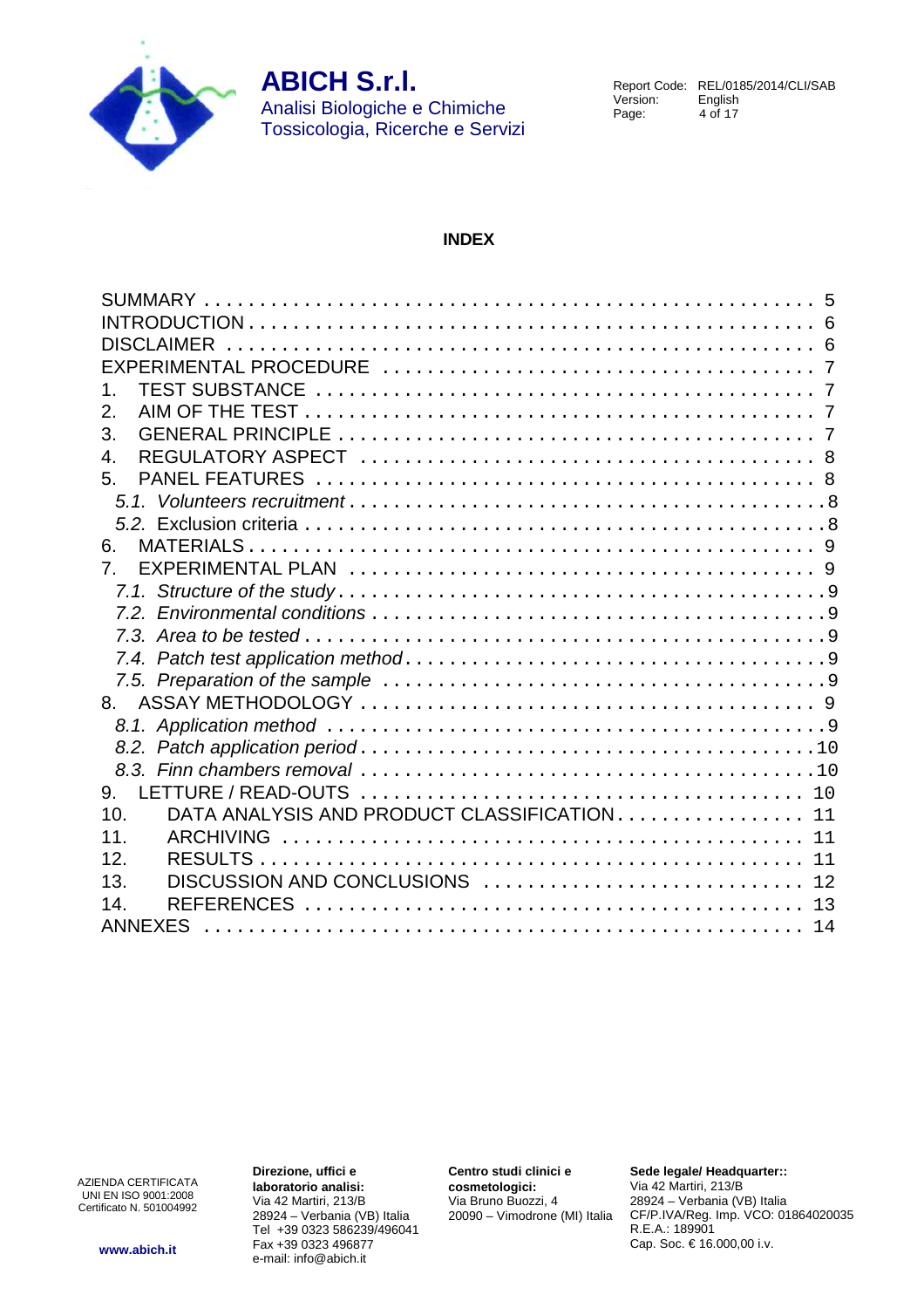**ABICH S.r.l.** Analisi Biologiche e Chimiche

Tossicologia, Ricerche e Servizi

## **SUMMARY**

This study was performed with test substance **TA Serum 818 Batch: F7NCT/200114** in order to evaluate its compatibility with human skin (irritant potential) under normal conditions of use and reasonable foreseeable misuse conditions, according to COLIPA guidelines ("Guidelines for the Assessment of Skin Tolerance of Potentially Irritant Cosmetic Ingredients" Edition of 1997).

To this purpose, the test substance was used in a single application by a closed patch epicutaneous assay, on the healthy skin of the back, in 20 volunteers.

The test substance was left in contact with the skin for 48 hours.

Fifteen minutes and 24 hours after patch removal the skin reactions were evaluated according to defined parameters (erythema, desquamation, oedema and vesicles) and scored with gravity values ranging from 0 to 3. This allowed to extrapolate the Average Irritation Index.

Any other undesirable local reactions and subjective effects were also observed and registered.

The test was conducted under the direction of a Medical Doctor, Board Certified Specialist in Allergology with proven experience in Clinical Studies and with the supervision of a Medical Doctor Board Certified in Dermatology.

The calculation of Mean Irritation Index (MII), under the adopted experimental conditions, allowed to classify the test substance

## **TA Serum 818 Batch: F7NCT/200114**

#### as **NOT IRRITANT**

The study was performed in the facilities of the Abich Assay Center, Via Buozzi, 4, 20090-Vimodrone, MI, Italy.The study started the 03/02/2014 and ended the 07/02/2014.

AZIENDA CERTIFICATA UNI EN ISO 9001:2008 Certificato N. 501004992 **Direzione, uffici e laboratorio analisi:** Via 42 Martiri, 213/B 28924 – Verbania (VB) Italia Tel +39 0323 586239/496041 Fax +39 0323 496877 e-mail: info@abich.it

**Centro studi clinici e cosmetologici:** Via Bruno Buozzi, 4 20090 – Vimodrone (MI) Italia

**Sede legale/ Headquarter::** Via 42 Martiri, 213/B 28924 – Verbania (VB) Italia CF/P.IVA/Reg. Imp. VCO: 01864020035 R.E.A.: 189901 Cap. Soc. € 16.000,00 i.v.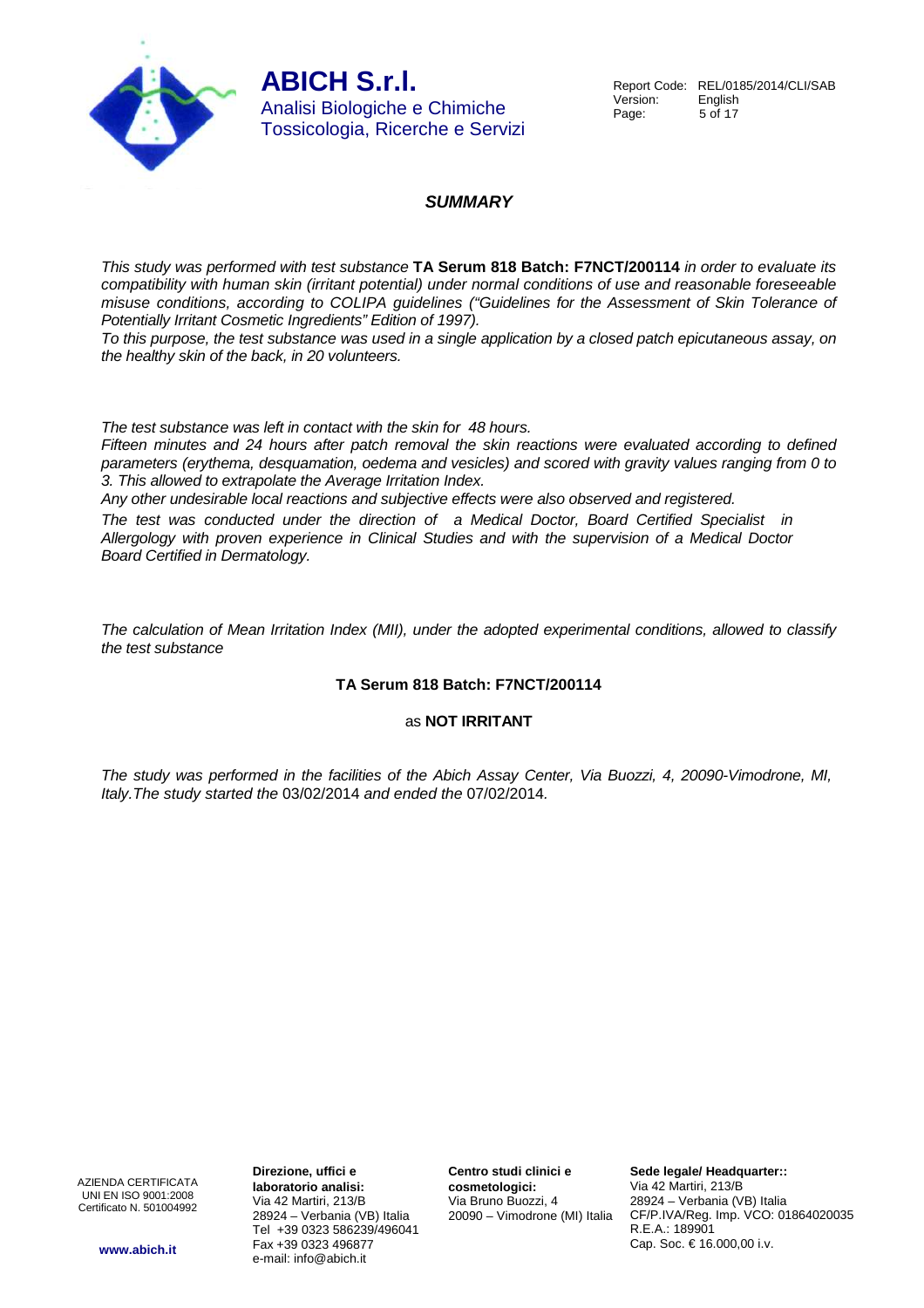

## **INTRODUCTION**

On behalf of **Chase Life Extension Foundation Ltd,** on the test substance **TA Serum 818 Batch:** 

**F7NCT/200114,** a study was conducted in order to collect the data on topic tolerability after a single prolonged application of the test substance.

This kind of test is suitable to highlight any possible irritation risks under normal conditions of use as well as in reasonable foreseeable misuse conditions.

This test may not exclude the allergenic potential of the tested product.

## **DISCLAIMER**

According to COLIPA guidelines, the test was performed with the assumption that the Sponsor under its responsibility provided to the personnel of the Abich Assay Center, truthful information on any ingredient of the test product endowed with potential toxicological relevance.

On the basis of such information, a general assessment of the toxicological information concerning the product was preliminarily carried out and ethical implications as to its use during the present study have been considered.

AZIENDA CERTIFICATA UNI EN ISO 9001:2008 Certificato N. 501004992

**www.abich.it**

**Direzione, uffici e laboratorio analisi:** Via 42 Martiri, 213/B 28924 – Verbania (VB) Italia Tel +39 0323 586239/496041 Fax +39 0323 496877 e-mail: info@abich.it

**Centro studi clinici e cosmetologici:** Via Bruno Buozzi, 4 20090 – Vimodrone (MI) Italia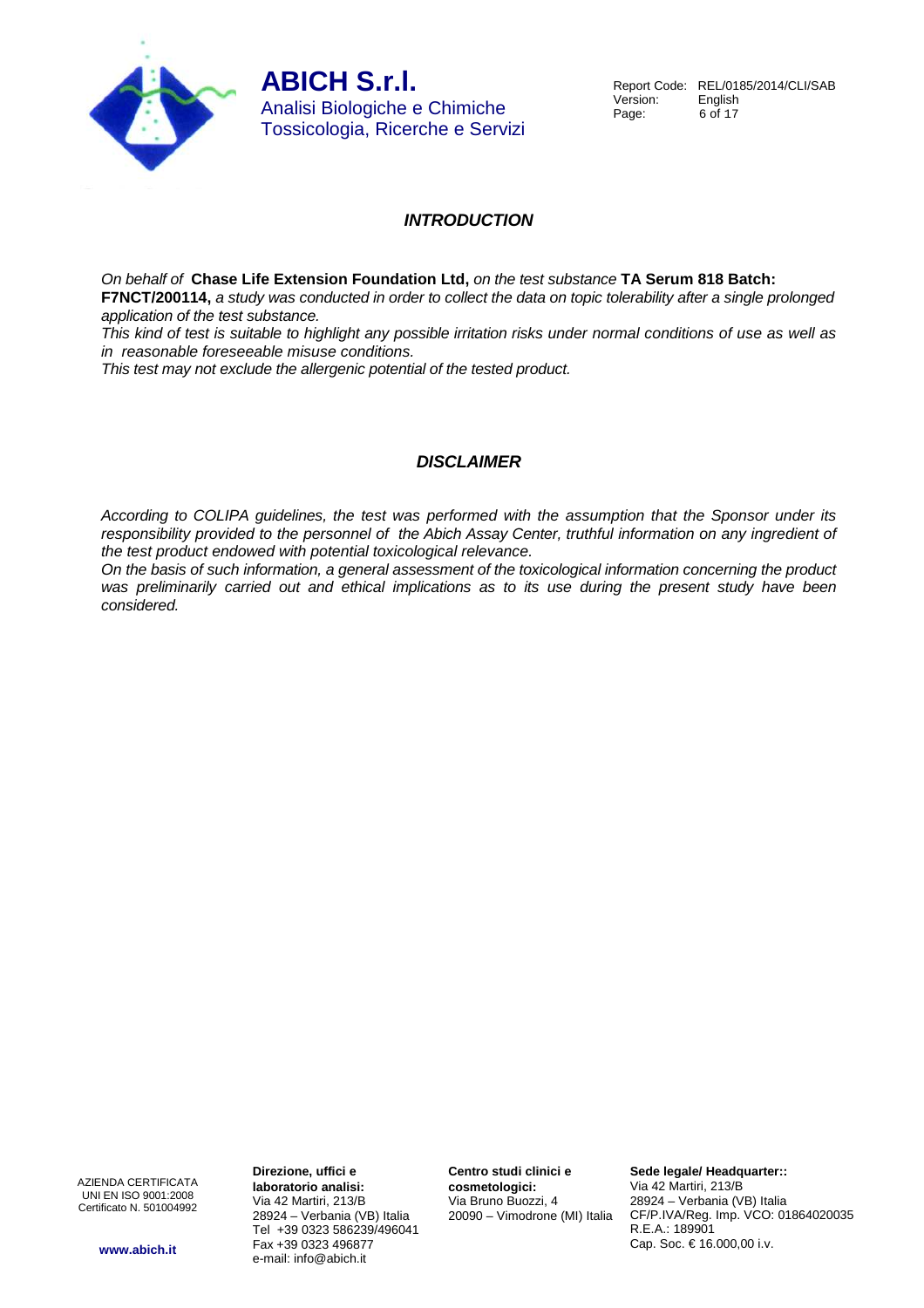

## **EXPERIMENTAL PROCEDURE**

#### **1. TEST SUBSTANCE**

The test substance consists of an opaque light yellow gel.

| Name:                     | TA Serum 818     |
|---------------------------|------------------|
| Batch:                    | F7NCT/200114     |
| <u>Abich sample code:</u> | 0824/14-03       |
| <b>INCI Composition:</b>  | see annex        |
| Pao/ expiration date:     | n.a.             |
| Storage conditions:       | room temperature |

The characterization of the test substance is under responsibility of the Sponsor.

#### **2. AIM OF THE TEST**

The objective of the study was the assessment of the local skin tolerance of the test product.

#### **3. GENERAL PRINCIPLE**

The principle of the study is based on the single application of 0.07-0.1 ml of test product on the intact skin of the back of adult volunteers. The product is kept in contact with the skin for 48 hours under occluded patch.

Products are tested pure or diluted depending on product type and intended use. In most cases are tested pure. The rinsing products are diluted at 1%, at 5% or at 10%, depending on the type of product. Hydrophilic products are diluted in demineralized water while lipophilic products are diluted in mineral oil.

Powders are placed in the small area of the device for occlusive application and a drop of demineralized water or mineral oil is added to facilitate the homogeneous dispersion on the application surface and to ensure a satisfactory contact with the skin.

Solid materials are reduced into small pieces of dimensions suitable to be applicable onto the test discs of the occlusive device.

The observation of the effects caused by the application of the test substance is performed 15 minutes and 24 hours after the patch removal.

The assessment is made by comparison with a "negative control", prepared as follows:

- If the product is tested pure :empty patch;

 - If the product is tested diluted: patch with about 0.07-0.1 ml of demineralized water or mineral oil (depending on the solvent).

Clinical analysis is performed according to a scale proportional to the severity of irritation for each of the considered irritation phenomena (i.e.,erythema, desquamation, edema, vesicles).

The Mean Irritation Index is the average of the cumulative irritation values of the entire panel of volunteers.

AZIENDA CERTIFICATA UNI EN ISO 9001:2008 Certificato N. 501004992

**Direzione, uffici e laboratorio analisi:** Via 42 Martiri, 213/B 28924 – Verbania (VB) Italia Tel +39 0323 586239/496041 Fax +39 0323 496877 e-mail: info@abich.it

**Centro studi clinici e cosmetologici:** Via Bruno Buozzi, 4 20090 – Vimodrone (MI) Italia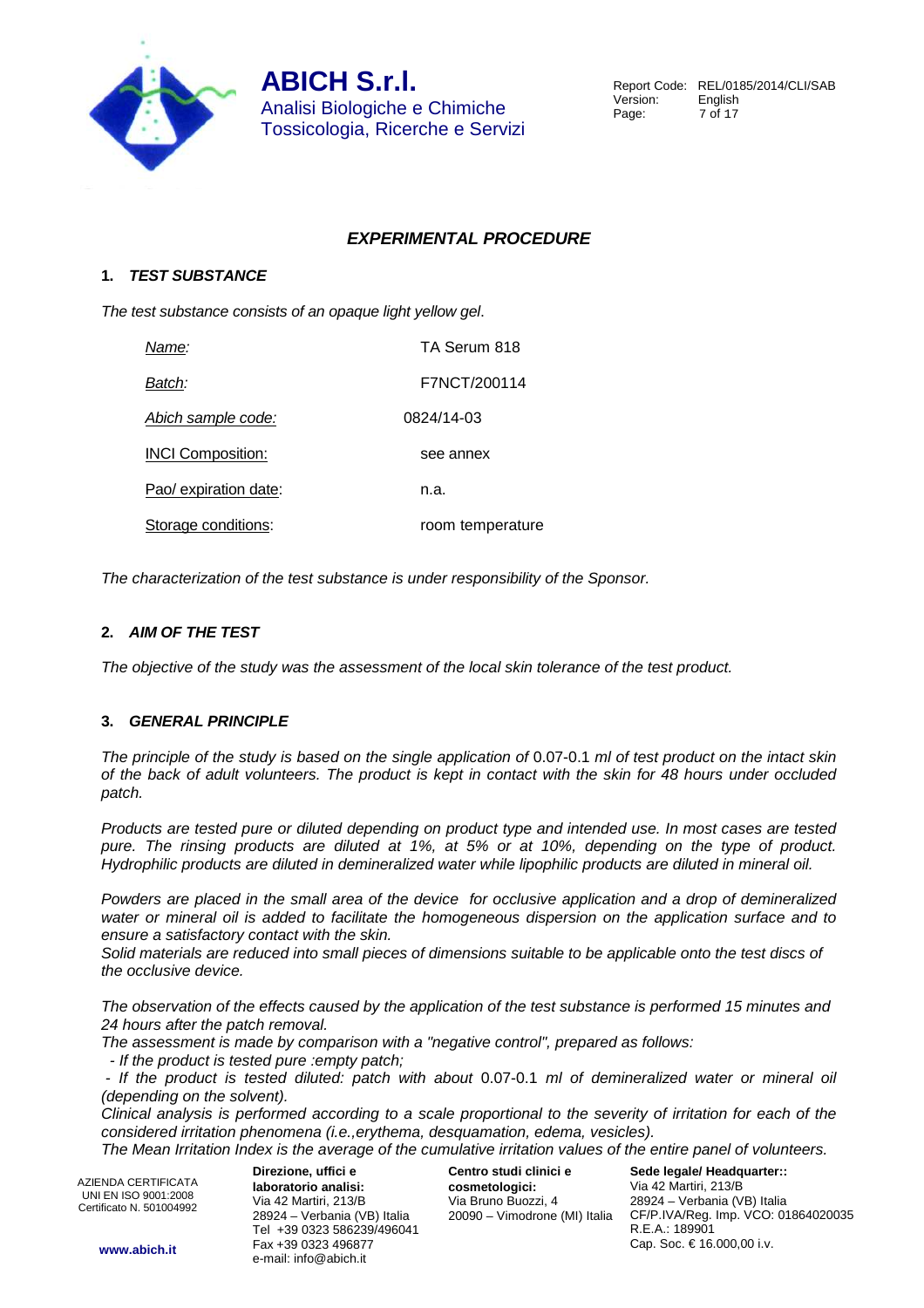

## **4. REGULATORY ASPECT**

This study has been carried out in compliance with the most recent recommendations of the Helsinki Declaration (64th WMA General Assembly, Fortaleza, Brazil, October 2013) and has followed the "Guidelines for the Assessment of Skin Tolerance of Potentially irritant Cosmetic ingredients", COLIPA, 1997.

In particular, in order to comply with the ethical requirements imposed by the human studies, the following criteria were applied:

- volunteers were recruited according to the inclusion and exclusion criteria specified below (see Section 5.2);

- all volunteers were informed about the purpose and type of study and the possible risks, and freely gave their informed consent;

- before the volunteers were exposed to the product, information on the toxicological profile of the product were obtained by the sponsor (see section on Limitation of Liability, above);

- all necessary precautions have been taken to avoid excessive skin reactions or adverse effects on the health of volunteers during the study;

- security measures were prepared in case of adverse reactions.

#### **5. PANEL FEATURES**

#### **5.1. Volunteers recruitment**

The study was performed on 20 healthy volunteers, males or females, of age between 18 and 65 years, who have been identified from the volunteers database of the Abich Assay Centre.

Before the beginning of the study each volunteer has read and signed an informative form (informed consent form, C.I.). Each volunteers has had the opportunity to ask any kind of questions regarding the study to which was given an exhaustive answer. The volunteer was explained the aim of the test, the procedure and the possible risks related.

Only after signature of the informed consent the participation in the study was permitted. Only volunteers in good general health conditions were included in the study.

The originals of these informed consent forms were archived at the Abich Cosmetic Lab. All patients signed a consent allowing to treat personal data according to the Italian law (Testo unico sulla privacy. D.Lgs 196/2003).

#### **5.2. Exclusion criteria**

The following criteria of exclusion were applied:

- Minors:
- Women pregnancy or nursing condition;
- Subjects with blemishes, marks, including tattoos, scars, sunburns on the test site(s) which could interfere with scoring;
- Medication (local and/or systemic) which may affect skin response;
- Signs of irritated skin on test site $(s)$ ;
- Any active skin disease which may interfere with the aim(s) of the present study;
- Participation in other simultaneous studies which that might interfere with the test evaluation or participation in a previous study without an appropriate rest period between studies.

AZIENDA CERTIFICATA UNI EN ISO 9001:2008 Certificato N. 501004992

**Direzione, uffici e laboratorio analisi:** Via 42 Martiri, 213/B 28924 – Verbania (VB) Italia Tel +39 0323 586239/496041 Fax +39 0323 496877 e-mail: info@abich.it

**Centro studi clinici e cosmetologici:** Via Bruno Buozzi, 4 20090 – Vimodrone (MI) Italia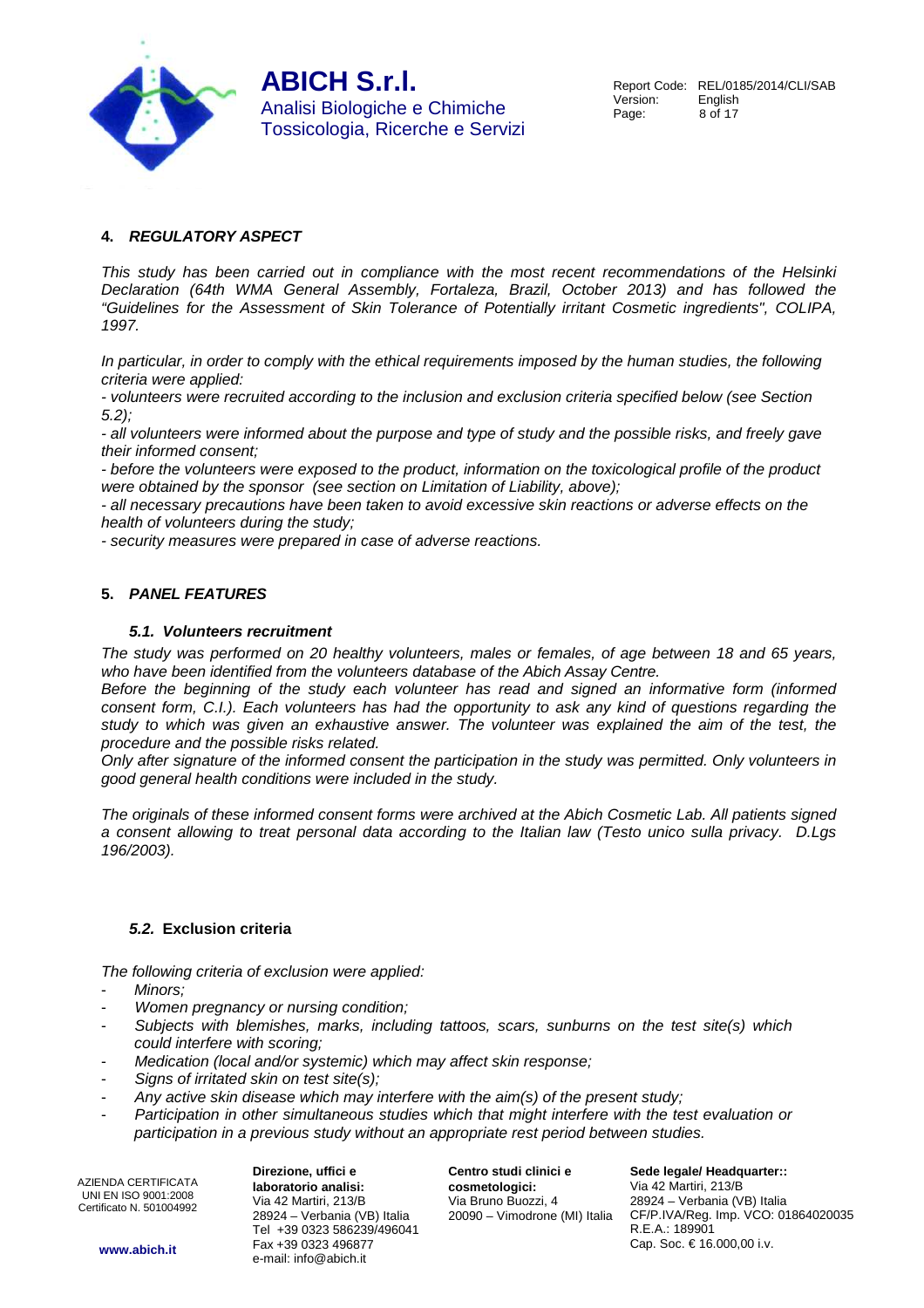

Report Code: REL/0185/2014/CLI/SAB<br>Version: English Version: Page: 9 of 17

After study start, the following withdrawal criteria were applied:

- Volunteers who did not follow the conditions as described in the Study Information Sheet;
- Volunteers who suffered any illness or accident or developed any condition which could affect the outcome of the study;
- Volunteers who did not longer wish to participate in the study.

For all the duration of the study the volunteers were asked to refrain from exposure to UV rays and to water the areas of application of the patch.

The volunteers were also asked to report to the staff of the Abich Assay Centre the use of any drug, with particular reference to anti-inflammatory drugs, steroids and antihistamines.

#### **6. MATERIALS**

The test product was applied by means of adhesive strips for patch tests (model Curatest® F, adhesive strips for patch test, Lohmann and Rauscher International GMBH and Co., Rengsdorf, Germany) in sufficient amount to fill one test disk (approximately 0.07-0.1 ml) before occluded application to the skin of the back of each volunteer.

#### **7. EXPERIMENTAL PLAN**

#### **7.1. Structure of the study**

The study was performed in single blind mode.

#### **7.2. Environmental conditions**

The study was performed in standard environmental conditions for each observing / reading time specified, maintaining temperature and humidity constant.

#### **7.3. Area to be tested**

The product was applied on the skin of the back.

#### **7.4. Patch test application method**

Patch test application was performed with an occlusive method.

#### **7.5. Preparation of the sample**

The test substance was applied pure. The amount of substance applied to each disc of reaction was approximately 0.07-0.1 ml.

#### **8. ASSAY METHODOLOGY**

#### **8.1. Application method**

The portion of skin designed for the assay performance was cleaned up with demineralized water and dried with cellulose cotton wool tissue; the samples were applied on the back of the volunteers.

The fine positioning of the patch depended on the presence of naevi or congenital dischromia, which were avoided.

In parallel to the application of products to be studied, a "negative" control patch was applied (empty or containing mineral oil or demineralized water).

AZIENDA CERTIFICATA UNI EN ISO 9001:2008 Certificato N. 501004992

**Direzione, uffici e laboratorio analisi:** Via 42 Martiri, 213/B 28924 – Verbania (VB) Italia Tel +39 0323 586239/496041 Fax +39 0323 496877 e-mail: info@abich.it

**Centro studi clinici e cosmetologici:** Via Bruno Buozzi, 4 20090 – Vimodrone (MI) Italia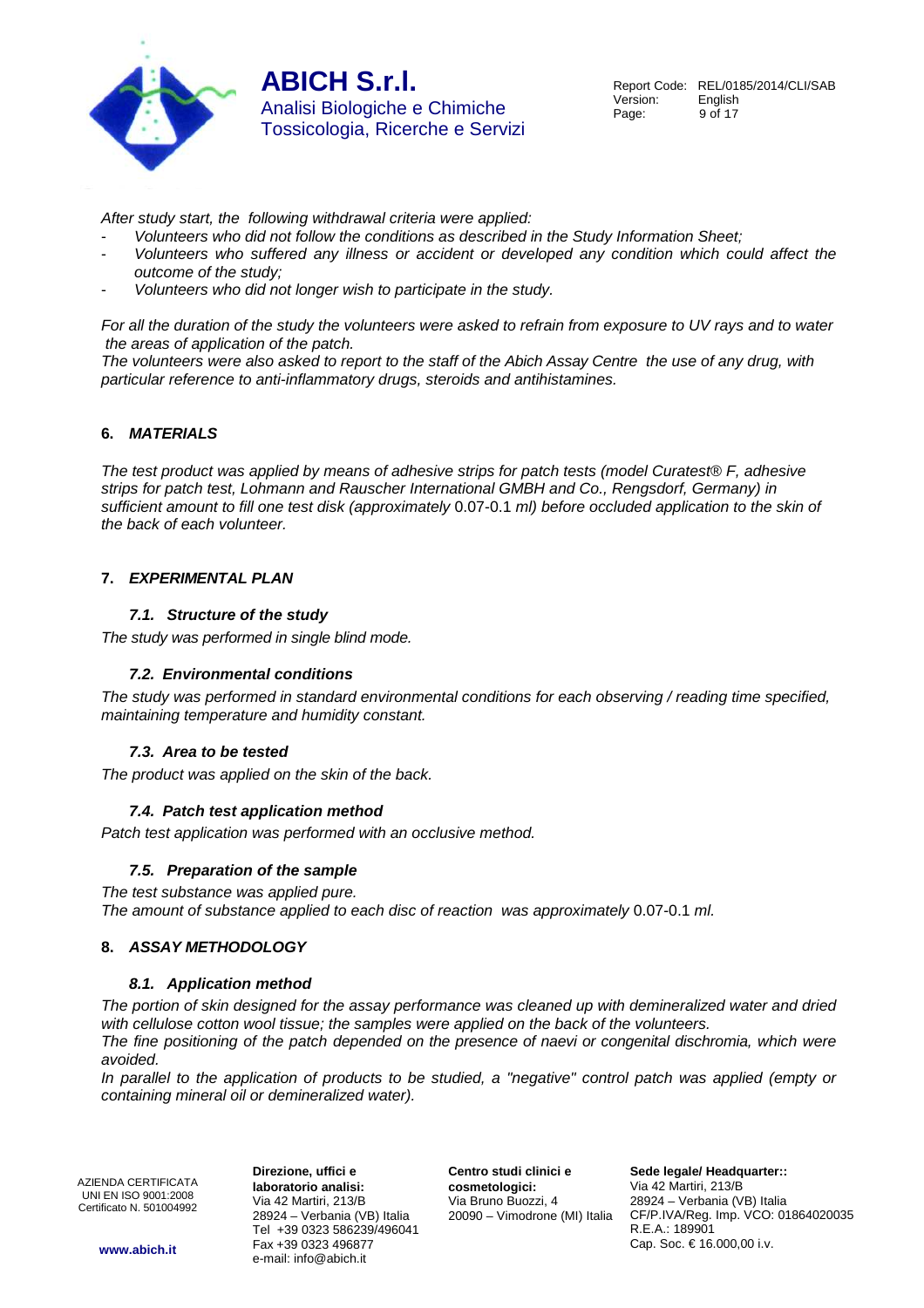

#### **8.2. Patch application period**

The samples remained on the volunteers skin for 48 hours. The application area was kept dry for the whole experimental time.

#### **8.3. Finn chambers removal**

After the scheduled application period expired, the patch was removed and the area was wiped from residues. Fifteen minutes and 24 hours after patch removal, the application area was carefully examined by a Medical Doctor specialized in Allergology in order to evaluate skin reactions.

In particular, the following parameters were considered: erythema, desquamation, oedema and vesicles. Each parameter was scored with values ranging from 0 to 3 to express increasing severity of the observed reactions.

#### **9. LETTURE / READ-OUTS**

Skin reactions were evaluated 15 minutes and 24 hours after patch removal. Skin irritation was scored according to the scale illustrated in table 1.

#### **Table 1**

#### **Evaluation scale for skin reations**

| <b>ERYTHEMA</b>                                          | score |
|----------------------------------------------------------|-------|
| None                                                     |       |
| Light erythema, hardly noticeable                        |       |
| Moderate and uniform redness                             |       |
| Severe and uniform redness (w/w.o. wounds and/or eschar) |       |

| <b>OEDEMA</b>                                                  | score |
|----------------------------------------------------------------|-------|
| None                                                           |       |
| Slight oedema (edges of area well defined by definite raising) |       |
| Moderate oedema (raised approximately 1 mm)                    |       |
| Severe oedema (raised more than 1 mm and extending             |       |
| beyond the area of exposure)                                   |       |

| <b>DRYNESS/DESQUAMATION</b>                   | score |
|-----------------------------------------------|-------|
| No dryness / no desquamation                  |       |
| Dryness with light desquamation (smooth skin) |       |
| Moderate desquamation                         |       |
| Severe desquamation                           |       |

| <b>VESICLES</b>                                         | score |
|---------------------------------------------------------|-------|
| None                                                    |       |
| Very small vesicles (barely visible)                    |       |
| Clearly visible, small vesicles (well-defined contours) |       |
| Large, well-defined vesicles                            |       |

AZIENDA CERTIFICATA UNI EN ISO 9001:2008 Certificato N. 501004992

**Direzione, uffici e laboratorio analisi:** Via 42 Martiri, 213/B 28924 – Verbania (VB) Italia Tel +39 0323 586239/496041 Fax +39 0323 496877 e-mail: info@abich.it

**Centro studi clinici e cosmetologici:** Via Bruno Buozzi, 4 20090 – Vimodrone (MI) Italia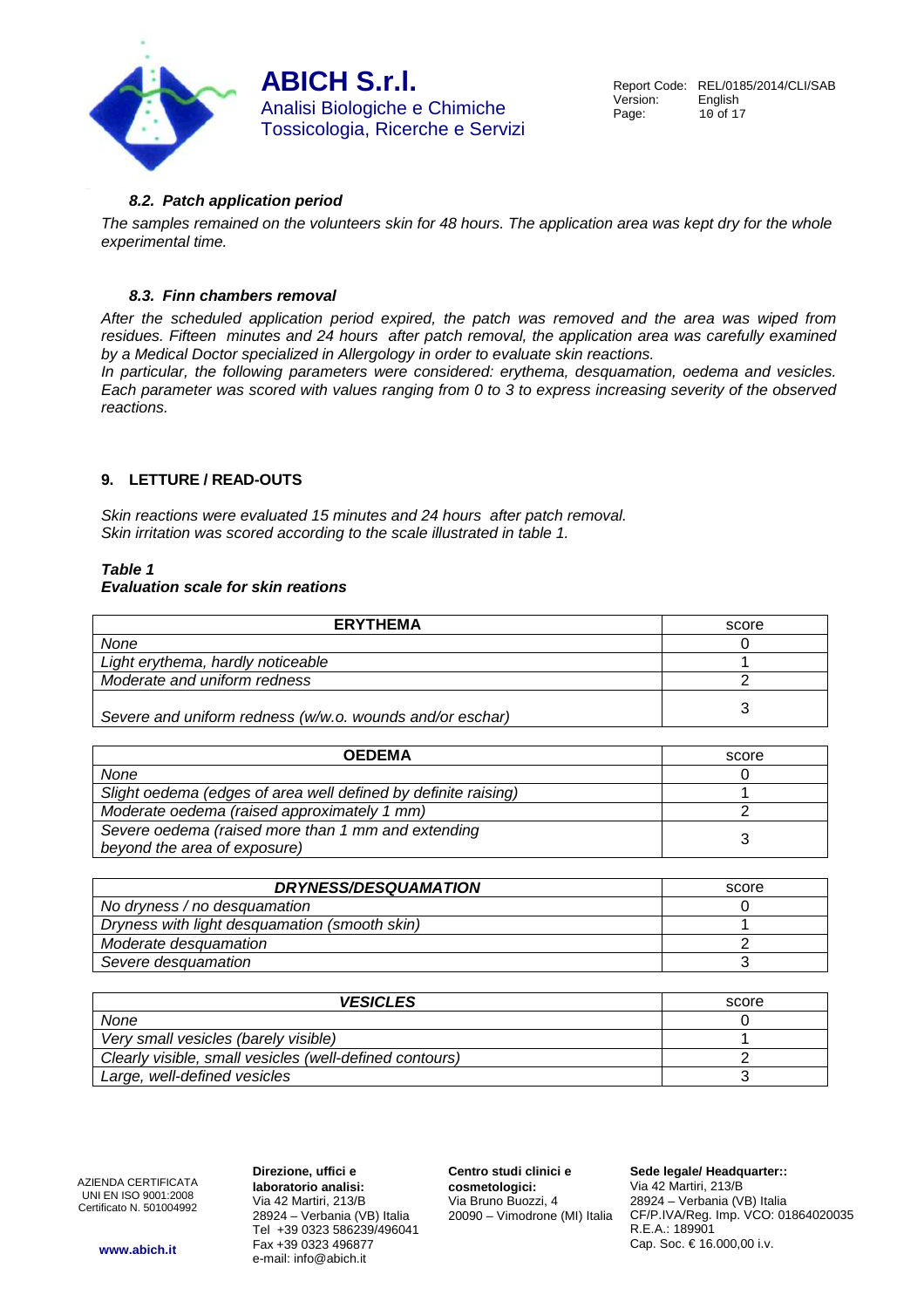

#### **10. DATA ANALYSIS AND PRODUCT CLASSIFICATION**

Scores assigned for erythema, desquamation, oedema and vesicle were registered for each volunteer. They were cumulatively considered and averaged. This allowed extrapolate the Mean Irritation Index (MII). The product was classified on the basis of The Mean Irritation Index according to range of values reported in Table 2.

**Table2**

| МII                      | <b>CLASSES</b>      |  |
|--------------------------|---------------------|--|
| $\leq 0.4$               | Not irritant        |  |
| $0.5 \leq MII \leq 1.9$  | Lightly irritant    |  |
| $2.0 \leq MII \leq 4.9$  | Moderately irritant |  |
| $15.0 \leq MII \leq 8.0$ | Strongly irritant   |  |

**Note**: results were interpreted according to European Standard UNI EN ISO 10993-10 "Biological evaluation of medical devices - Part 10: Tests for irritation and delayed-type hypersensitivity" Edition of July 2009 (Chapter 6) which is applies a 0.4 cut-off for positive outcomes. On this basis, the effect of modest reactivity, which is often observed due to the exaggerated exposure conditions of the this test, do not influence the final interpretation.

#### **11. ARCHIVING**

The study protocol, the raw data and the final report will be kept in the archives of Abich Assay Center , in Via Buozzi, 4, 20090-Vimodrone (MI), both in electronic format and in reduced paper format for a period of 10 years from the issue of the final report.

The control sample of the test substance and eventual specific reference material will be kept for 1 month, unless a specific request is provided by the customer.

The Customer, upon drafting a suitable contract, may request either the extension of the conservation of all or part of the materials for a further period or their restitution.

#### **12. RESULTS**

Under the adopted experimental conditions the tested product **TA Serum 818 Batch: F7NCT/200114**  applied under occlusive conditions on the healthy skin of 20 volunteers, caused a mean irritation index equal  $t^{\circ}$ 

- **0** 15 minutes after patch removal;
- **0** 24 hours after patch removal.

| <b>CONCENTRATION</b><br><b>PRODUCT</b>     |      | МII<br>15 minutes<br>after patch<br>removal | МII<br>24 hours after<br>patch removal |  |
|--------------------------------------------|------|---------------------------------------------|----------------------------------------|--|
| TA Serum 818 Batch:<br><b>F7NCT/200114</b> | Pure |                                             |                                        |  |
| CONTROL<br>Emptv                           |      |                                             |                                        |  |

 $MII = (Mean Irritation Index).$ 

AZIENDA CERTIFICATA UNI EN ISO 9001:2008 Certificato N. 501004992

**Direzione, uffici e laboratorio analisi:** Via 42 Martiri, 213/B 28924 – Verbania (VB) Italia Tel +39 0323 586239/496041 Fax +39 0323 496877 e-mail: info@abich.it

**Centro studi clinici e cosmetologici:** Via Bruno Buozzi, 4 20090 – Vimodrone (MI) Italia

**Sede legale/ Headquarter::** Via 42 Martiri, 213/B 28924 – Verbania (VB) Italia CF/P.IVA/Reg. Imp. VCO: 01864020035 R.E.A.: 189901 Cap. Soc. € 16.000,00 i.v.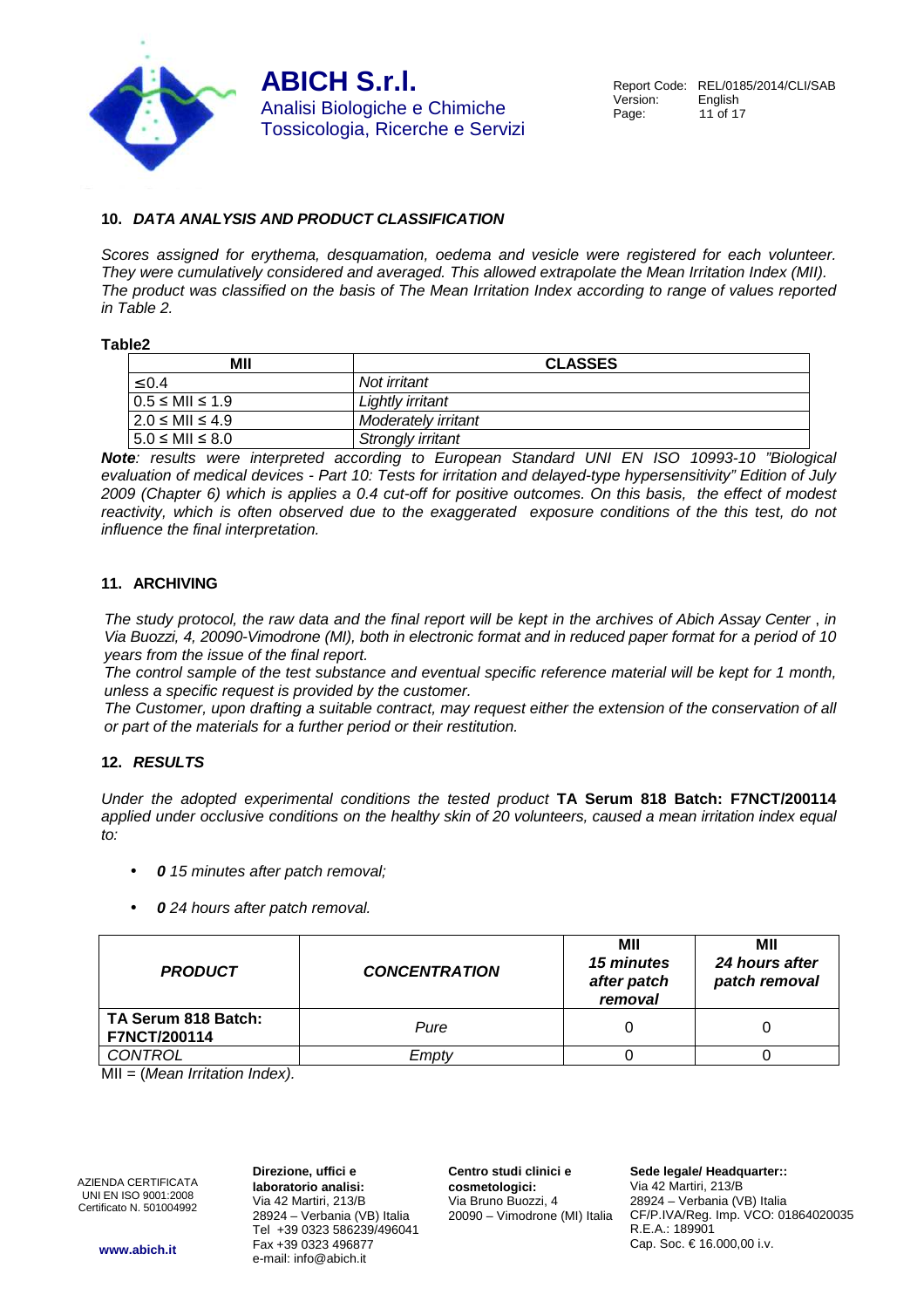

**Graphic 1:** MII at 15 minutes and 24 hours after patch removal.



#### **13. DISCUSSION AND CONCLUSIONS**

The calculation of Mean Irritation Index, under the adopted experimental conditions, allowed to classify the test substance

**TA Serum 818 Batch: F7NCT/200114** 

as **NOT IRRITANT** 

AZIENDA CERTIFICATA UNI EN ISO 9001:2008 Certificato N. 501004992

**Direzione, uffici e laboratorio analisi:** Via 42 Martiri, 213/B 28924 – Verbania (VB) Italia Tel +39 0323 586239/496041 Fax +39 0323 496877 e-mail: info@abich.it

**Centro studi clinici e cosmetologici:** Via Bruno Buozzi, 4 20090 – Vimodrone (MI) Italia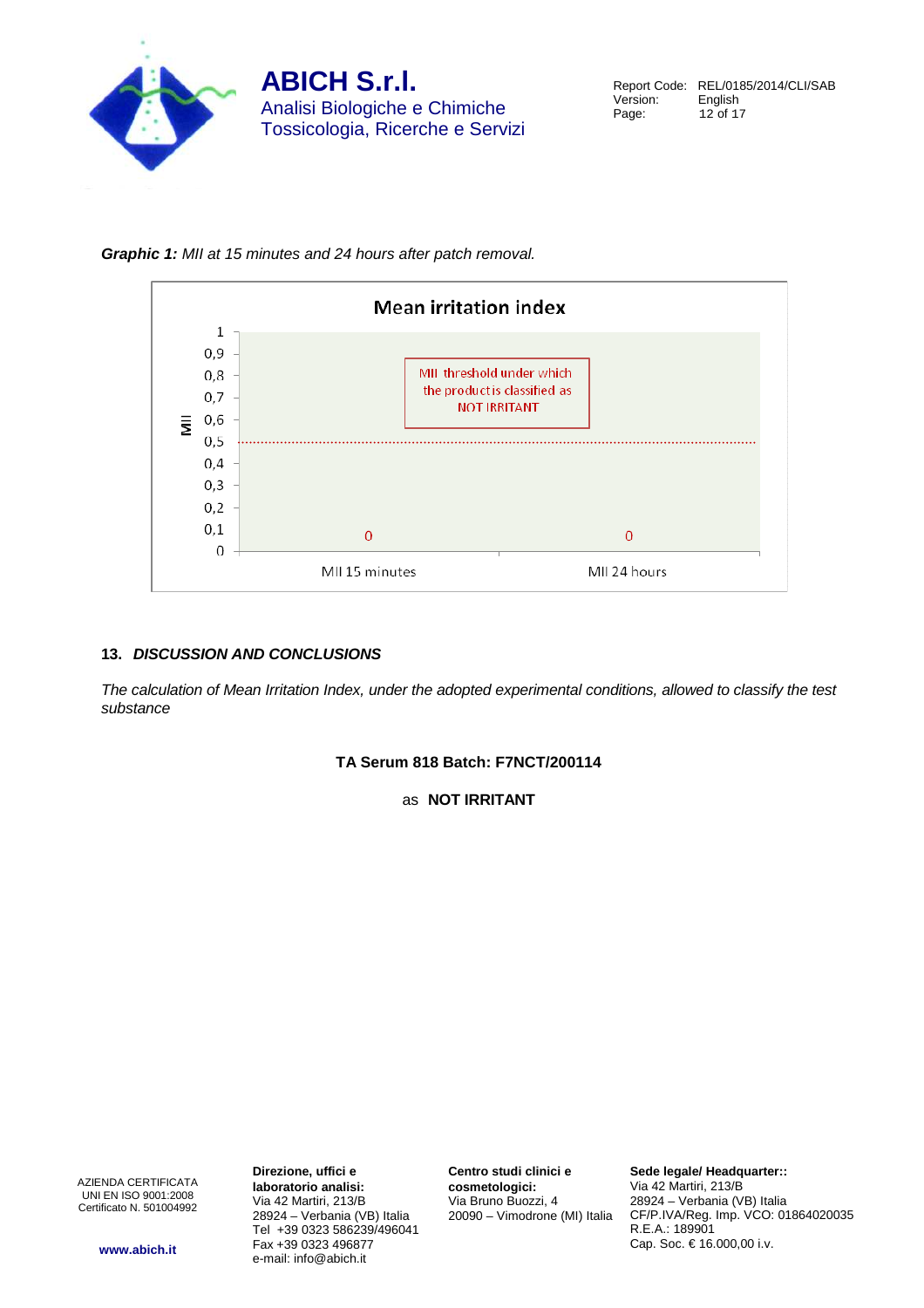

## **14. REFERENCES**

"Guidelines for the Assessment of Skin Tolerance of Potentially Irritant Cosmetic Ingredients" Edition of 1997

Declaration WORLD MEDICAL ASSOCIATION DECLARATION OF HELSINKI Ethical Principles for Medical Research Involving Human Subjects Adopted by the 18th WMA General Assembly, Helsinki, Finland, June 1964, and amended by the: 29th WMA General Assembly, Tokyo, Japan, October 1975 35th WMA General Assembly, Venice, Italy, October 1983 41st WMA General Assembly, Hong Kong, September 1989 48th WMA General Assembly, Somerset West, Republic of South Africa, October 1996 52nd WMA General Assembly, Edinburgh, Scotland, October 2000 53rd WMA General Assembly, Washington 2002 (Note of Clarification on paragraph 29 added) 55th WMA General Assembly, Tokyo 2004 (Note of Clarification on Paragraph 30 added) 59th WMA General Assembly, Seoul, October 2008 64th WMA General Assembly, Fortaleza, Brazil, October 2013

ISO 10993-10 AMD 1:2004 (Biological evaluation of medical devices - Part 10: Tests for irritation and delayed-type hypersensitivity)

Draize J.H., Woodgard G., Calvery H.O. : "Methods for the study of irritation and toxicity of substances applied topically to the skin and mucous membranes". J.Pharmacol. Exp. Ther. 82,377 (1944).

Magnusson B. et al. : "Routine patch testing". II Acta Dermatovenereol. 46,153, (1966).

Fregert S. et al. : "Epidemiology of contact dermatitis". Trans. ST. John's Hosp. Derm. Soc. 55,17, (1969).

Pirila V. : "Chamber test versus patch test for epicutaneous testing". Contact Dermatitis I, 48, (1975).

Sherertz E., Byers V.:"Estimating Diluitions for Patch Testing Skin Care Products: A Practical Method" American Journal of Contact Dermatitis, Vol 8, No 3, 1997

Brasch J., Geier H. Henseler T.: "Evaluation of patch test results by use of the reaction index. An analysis of data recorded by the information network of departments of dermatology". Contact Dermatitis, 33:385- 380, (1995).

Consensus documents Number 4. OECD SERIES ON PRINCIPALES OF GLP AND COMPLIANCE MONITORING "Quality assurance and GLP" 26 Oct. 1999.

Consensus documents Number 5. OECD SERIES ON PRINCIPALES OF GLP AND COMPLIANCE MONITORING "Compliance of laboratory suppliers with GLP principles" 28 Sept. 2000.

Consensus documents Number 7.

OECD SERIES ON PRINCIPALES OF GLP AND COMPLIANCE MONITORING "The application of to GLP principles to short term studies" 15 Sept. 1999.

Consensus documents Number 8. OECD SERIES ON PRINCIPALES OF GLP AND COMPLIANCE MONITORING "The role and responsibility of the Study Director in the GLP studies" 15 Sept. 1999.

AZIENDA CERTIFICATA UNI EN ISO 9001:2008 Certificato N. 501004992

**Direzione, uffici e laboratorio analisi:** Via 42 Martiri, 213/B 28924 – Verbania (VB) Italia Tel +39 0323 586239/496041 Fax +39 0323 496877 e-mail: info@abich.it

**Centro studi clinici e cosmetologici:** Via Bruno Buozzi, 4 20090 – Vimodrone (MI) Italia

**Sede legale/ Headquarter::** Via 42 Martiri, 213/B 28924 – Verbania (VB) Italia CF/P.IVA/Reg. Imp. VCO: 01864020035 R.E.A.: 189901 Cap. Soc. € 16.000,00 i.v.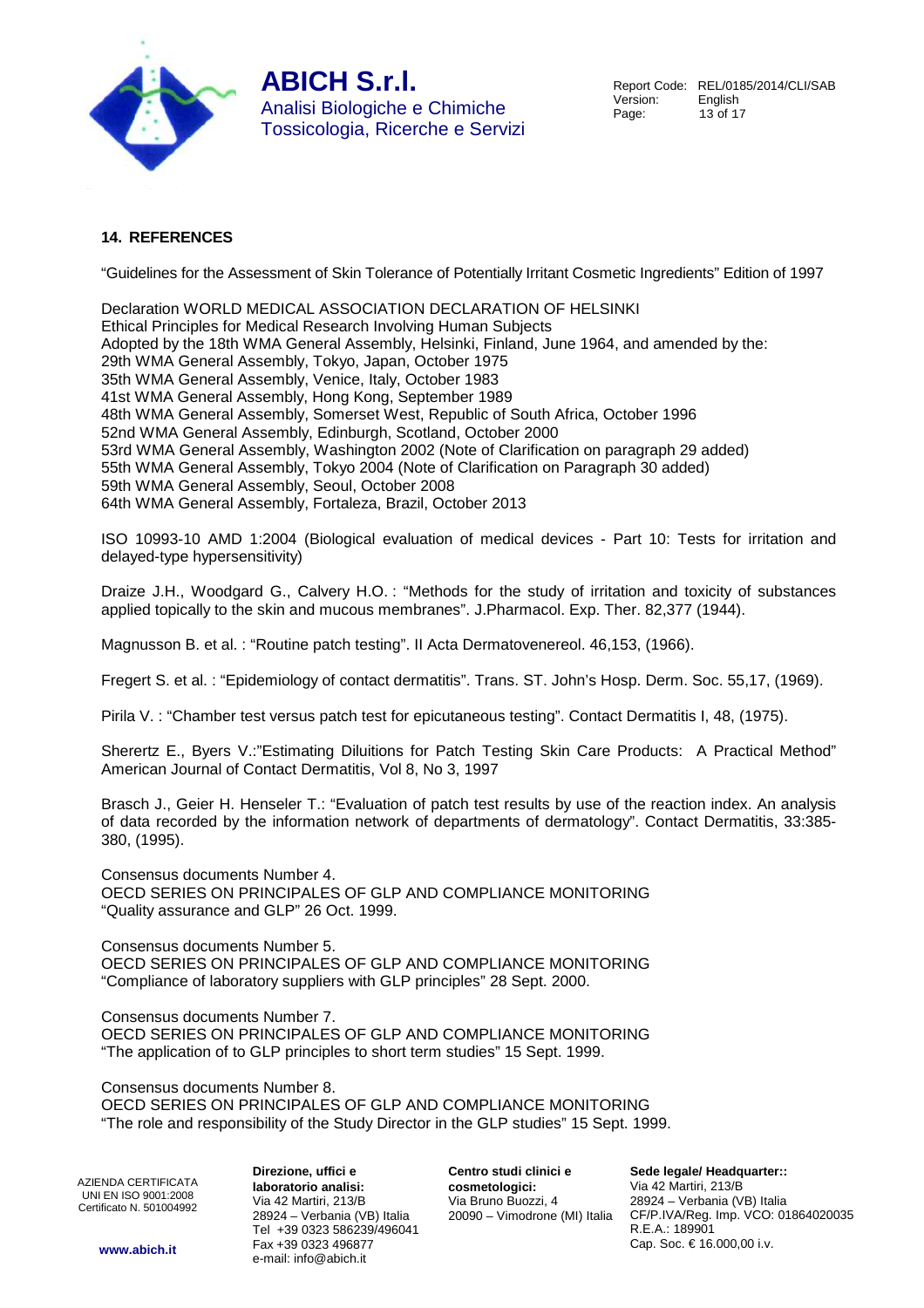

Report Code: REL/0185/2014/CLI/SAB<br>Version: English Version:<br>Page: 14 of 17

## **ANNEXES**

#### **ANNEX 1**

#### **ASSESSMENT OF DERMAL COMPATIBILITY (irritative potential)**

Occlusive patch test in a single application (duration 48 h) Skin reactions 15 minutes and 24 hours after patch removal and MII.

| PRODUCT: TA Serum 818 Batch: F7NCT/200114 |                     |     |     |                               |               |                  |                  |            |
|-------------------------------------------|---------------------|-----|-----|-------------------------------|---------------|------------------|------------------|------------|
|                                           |                     |     |     | <b>Readings at 15 minutes</b> |               |                  |                  |            |
|                                           | Code                | Age | Sex | <b>ERYTHEMA</b>               | <b>OEDEMA</b> | <b>DRYNESS</b>   | <b>VESICLES</b>  | <b>TOT</b> |
| 1                                         | ALCA511             | 21  | F   | $\mathbf 0$                   | 0             | 0                | 0                | 0          |
| $\overline{2}$                            | VALA <sub>158</sub> | 31  | F   | $\mathbf 0$                   | $\mathbf 0$   | $\boldsymbol{0}$ | $\mathbf 0$      | 0          |
| 3                                         | ESA8                | 46  | F   | $\mathbf 0$                   | $\mathbf 0$   | $\boldsymbol{0}$ | $\mathbf 0$      | 0          |
| 4                                         | DOCA447             | 53  | F   | 0                             | $\mathbf 0$   | $\boldsymbol{0}$ | $\boldsymbol{0}$ | 0          |
| 5                                         | MACA64              | 45  | F   | $\mathbf 0$                   | $\mathbf 0$   | $\boldsymbol{0}$ | $\mathbf 0$      | 0          |
| 6                                         | SACA38              | 36  | F   | $\mathbf 0$                   | $\mathbf 0$   | $\boldsymbol{0}$ | $\mathbf 0$      | 0          |
| 7                                         | <b>LOSE516</b>      | 23  | F   | 0                             | $\mathbf 0$   | $\boldsymbol{0}$ | $\mathbf 0$      | 0          |
| 8                                         | MORE267             | 49  | F   | 0                             | $\mathbf 0$   | $\boldsymbol{0}$ | $\mathbf 0$      | $\bf{0}$   |
| 9                                         | <b>KADI493</b>      | 38  | F   | $\Omega$                      | $\mathbf 0$   | $\boldsymbol{0}$ | $\mathbf 0$      | 0          |
| 10                                        | <b>GIMA500</b>      | 58  | F   | 0                             | 0             | $\boldsymbol{0}$ | $\mathbf 0$      | 0          |
| 11                                        | <b>NAMA501</b>      | 49  | F   | 0                             | 0             | $\mathbf 0$      | $\mathbf 0$      | 0          |
| 12                                        | ARSU460             | 53  | F   | 0                             | 0             | $\boldsymbol{0}$ | $\mathbf 0$      | 0          |
| 13                                        | VABA502             | 20  | F   | 0                             | $\mathbf 0$   | $\boldsymbol{0}$ | $\mathbf 0$      | 0          |
| 14                                        | MAAP492             | 45  | F   | $\Omega$                      | 0             | $\boldsymbol{0}$ | $\mathbf 0$      | 0          |
| 15                                        | DADI412             | 22  | M   | 0                             | 0             | 0                | $\mathbf 0$      | 0          |
| 16                                        | ROTE <sub>181</sub> | 62  | F   | 0                             | 0             | $\boldsymbol{0}$ | $\mathbf 0$      | 0          |
| 17                                        | <b>GITA175</b>      | 40  | M   | $\Omega$                      | 0             | 0                | $\mathbf 0$      | 0          |
| 18                                        | MAVA368             | 28  | M   | $\overline{0}$                | 0             | 0                | $\mathbf 0$      | 0          |
| 19                                        | LADA394             | 23  | F   | $\overline{0}$                | 0             | 0                | $\mathbf 0$      | 0          |
| 20                                        | ALCA336             | 26  | M   | $\mathbf 0$                   | $\mathbf 0$   | 0                | $\mathbf 0$      | 0          |
|                                           |                     |     |     | <b>TOTAL</b>                  |               |                  | 0                |            |
| 38<br><b>Mean</b><br>16F,4M               |                     |     |     |                               |               | МII              |                  | 0          |

AZIENDA CERTIFICATA UNI EN ISO 9001:2008 Certificato N. 501004992 **Direzione, uffici e laboratorio analisi:** Via 42 Martiri, 213/B 28924 – Verbania (VB) Italia Tel +39 0323 586239/496041 Fax +39 0323 496877 e-mail: info@abich.it

**Centro studi clinici e cosmetologici:** Via Bruno Buozzi, 4 20090 – Vimodrone (MI) Italia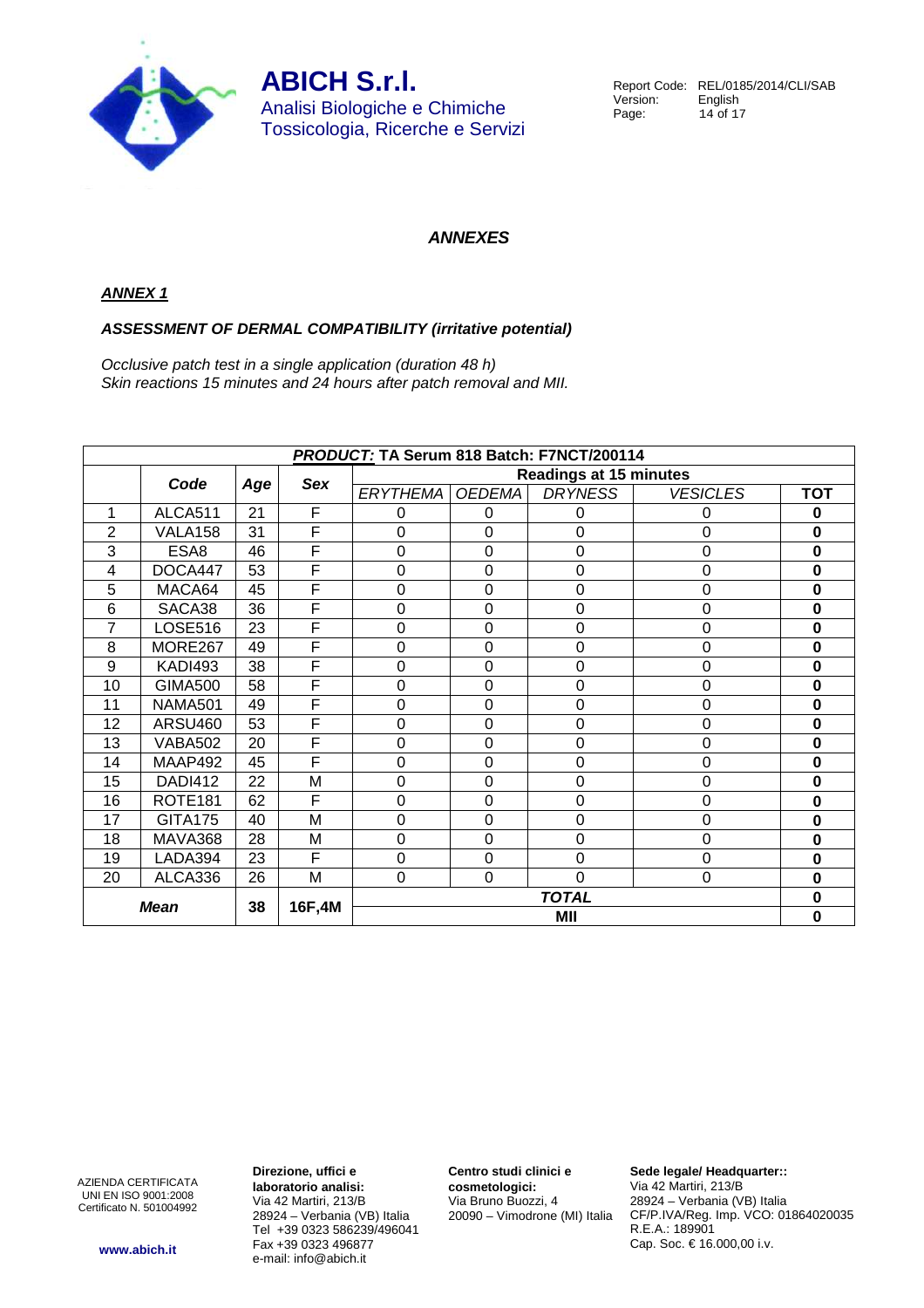

Report Code: REL/0185/2014/CLI/SAB<br>Version: English Version:<br>Page: 15 of 17

|                             | PRODUCT: TA Serum 818 Batch: F7NCT/200114 |     |              |                             |                |                |                 |             |
|-----------------------------|-------------------------------------------|-----|--------------|-----------------------------|----------------|----------------|-----------------|-------------|
| Vol.                        | Code                                      |     |              | <b>Readings at 24 hours</b> |                |                |                 |             |
|                             |                                           | Age | Sex          | <b>ERYTHEMA</b>             | <b>OEDEMA</b>  | <b>DRYNESS</b> | <b>VESICLES</b> | <b>TOT</b>  |
| 1                           | ALCA511                                   | 21  | F            | 0                           | 0              | 0              | 0               | 0           |
| $\overline{2}$              | VALA158                                   | 31  | F            | 0                           | 0              | 0              | 0               | $\mathbf 0$ |
| 3                           | ESA8                                      | 46  | F            | $\mathbf 0$                 | 0              | 0              | 0               | $\mathbf 0$ |
| 4                           | DOCA447                                   | 53  | F            | $\overline{0}$              | 0              | 0              | 0               | $\bf{0}$    |
| 5                           | MACA64                                    | 45  | F            | 0                           | 0              | $\mathbf 0$    | 0               | 0           |
| 6                           | SACA38                                    | 36  | F            | 0                           | 0              | 0              | 0               | $\bf{0}$    |
| $\overline{7}$              | <b>LOSE516</b>                            | 23  | F            | $\overline{0}$              | 0              | 0              | 0               | 0           |
| 8                           | MORE267                                   | 49  | F            | $\overline{0}$              | 0              | 0              | 0               | 0           |
| 9                           | <b>KADI493</b>                            | 38  | F            | 0                           | $\overline{0}$ | $\mathbf 0$    | 0               | $\bf{0}$    |
| 10                          | <b>GIMA500</b>                            | 58  | F            | 0                           | 0              | 0              | 0               | 0           |
| 11                          | <b>NAMA501</b>                            | 49  | F            | 0                           | $\mathbf 0$    | 0              | 0               | 0           |
| 12                          | ARSU460                                   | 53  | F            | $\Omega$                    | 0              | 0              | 0               | 0           |
| 13                          | <b>VABA502</b>                            | 20  | F            | 0                           | $\mathbf 0$    | 0              | 0               | 0           |
| 14                          | MAAP492                                   | 45  | F            | $\overline{0}$              | 0              | 0              | 0               | O           |
| 15                          | DADI412                                   | 22  | M            | $\overline{0}$              | $\mathbf 0$    | 0              | 0               | 0           |
| 16                          | ROTE <sub>181</sub>                       | 62  | F            | $\overline{0}$              | 0              | 0              | 0               | 0           |
| 17                          | <b>GITA175</b>                            | 40  | M            | $\overline{0}$              | $\overline{0}$ | 0              | $\overline{0}$  | 0           |
| 18                          | MAVA368                                   | 28  | M            | $\overline{0}$              | 0              | 0              | 0               | O           |
| 19                          | LADA394                                   | 23  | F            | 0                           | $\mathbf 0$    | 0              | 0               | $\bf{0}$    |
| 20                          | ALCA336                                   | 26  | M            | $\mathbf 0$                 | $\mathbf 0$    | 0              | 0               | 0           |
| <b>Mean</b><br>38<br>16F,4M |                                           |     | <b>TOTAL</b> |                             |                | 0              |                 |             |
|                             |                                           |     |              |                             |                | MII            |                 | 0           |

AZIENDA CERTIFICATA UNI EN ISO 9001:2008 Certificato N. 501004992 **Direzione, uffici e laboratorio analisi:** Via 42 Martiri, 213/B 28924 – Verbania (VB) Italia Tel +39 0323 586239/496041 Fax +39 0323 496877 e-mail: info@abich.it

**Centro studi clinici e cosmetologici:** Via Bruno Buozzi, 4 20090 – Vimodrone (MI) Italia **Sede legale/ Headquarter::** Via 42 Martiri, 213/B 28924 – Verbania (VB) Italia CF/P.IVA/Reg. Imp. VCO: 01864020035 R.E.A.: 189901 Cap. Soc. € 16.000,00 i.v.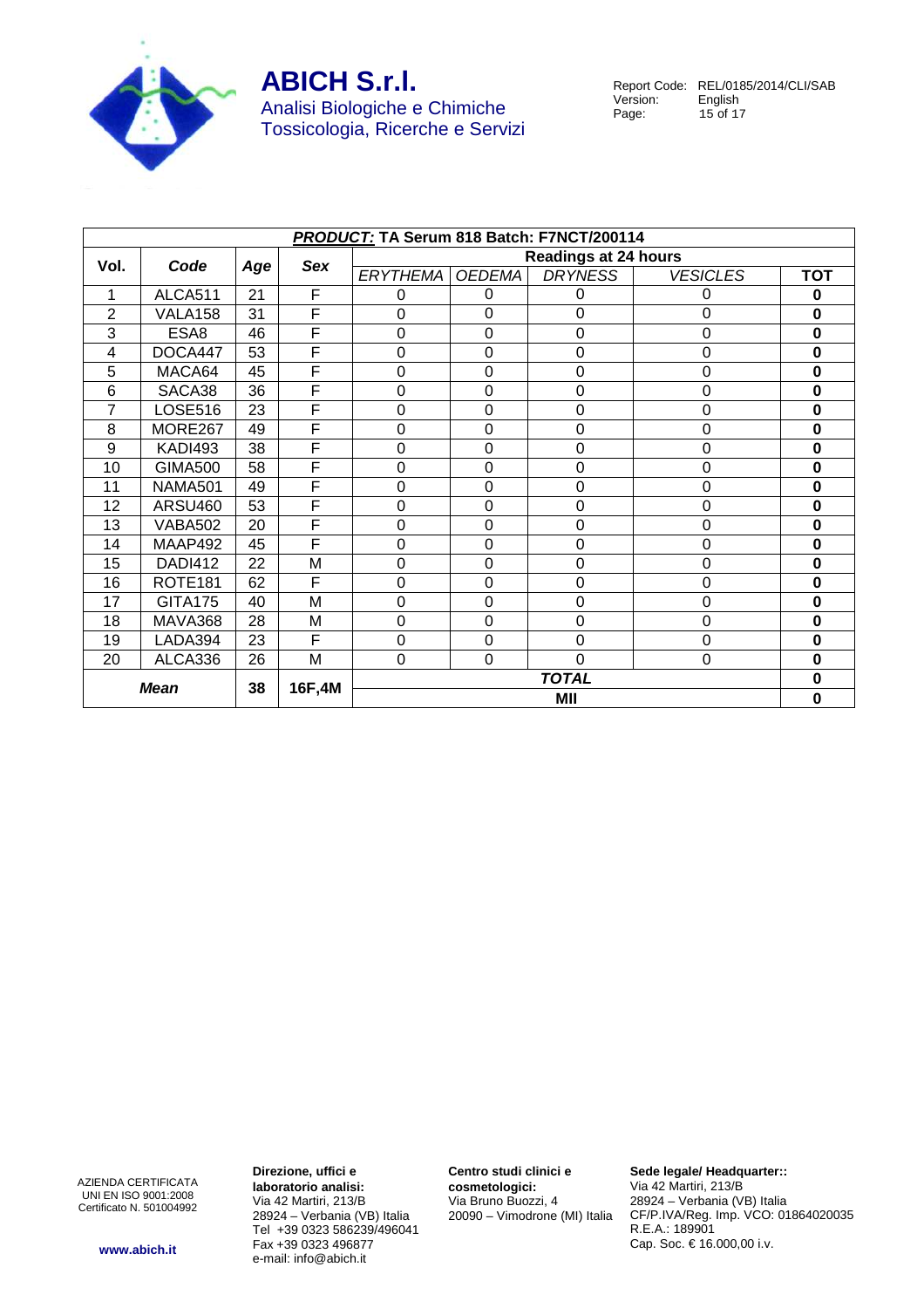

# **ABICH S.r.l.** Analisi Biologiche e Chimiche

Tossicologia, Ricerche e Servizi

Report Code: REL/0185/2014/CLI/SAB<br>Version: English Version:<br>Page: 16 of 17

| Vol.           |                     | Age | Sex | <b>CONTROL</b>                |                             |
|----------------|---------------------|-----|-----|-------------------------------|-----------------------------|
|                | Code                |     |     | <b>Readings at 15 minutes</b> | <b>Readings at 24 hours</b> |
| 1              | ALCA511             | 21  | F   |                               |                             |
| $\overline{2}$ | VALA158             | 31  | F   | 0                             | $\Omega$                    |
| 3              | ESA8                | 46  | F   | 0                             | 0                           |
| 4              | DOCA447             | 53  | F   | 0                             | $\Omega$                    |
| 5              | MACA64              | 45  | F   | 0                             | 0                           |
| 6              | SACA38              | 36  | F   | 0                             | $\Omega$                    |
| 7              | <b>LOSE516</b>      | 23  | F   | 0                             | $\Omega$                    |
| 8              | MORE267             | 49  | F   | 0                             |                             |
| 9              | KADI493             | 38  | F   | 0                             | 0                           |
| 10             | <b>GIMA500</b>      | 58  | F   | 0                             | 0                           |
| 11             | <b>NAMA501</b>      | 49  | F   | 0                             | 0                           |
| 12             | <b>ARSU460</b>      | 53  | F   | 0                             | ∩                           |
| 13             | <b>VABA502</b>      | 20  | F   | 0                             | $\Omega$                    |
| 14             | MAAP492             | 45  | F   | 0                             | 0                           |
| 15             | <b>DADI412</b>      | 22  | M   | 0                             | $\Omega$                    |
| 16             | ROTE <sub>181</sub> | 62  | F   | 0                             | $\Omega$                    |
| 17             | <b>GITA175</b>      | 40  | M   | 0                             | O                           |
| 18             | MAVA368             | 28  | M   | 0                             | 0                           |
| 19             | LADA394             | 23  | F   | 0                             | 0                           |
| 20             | ALCA336             | 26  | M   | 0                             | ∩                           |
| <b>TOTAL</b>   |                     |     |     | 0                             | $\bf{0}$                    |
| MII            |                     |     |     | 0                             | 0                           |

| МII                      | <b>CLASSES</b>      |
|--------------------------|---------------------|
| $\leq 0.4$               | Not irritant        |
| $0.5 \leq MII \leq 1.9$  | Lightly irritant    |
| $12.0 \leq MII \leq 4.9$ | Moderately irritant |
| $15.0 \leq MII \leq 8.0$ | Strongly irritant   |

AZIENDA CERTIFICATA UNI EN ISO 9001:2008 Certificato N. 501004992 **Direzione, uffici e laboratorio analisi:** Via 42 Martiri, 213/B 28924 – Verbania (VB) Italia Tel +39 0323 586239/496041 Fax +39 0323 496877 e-mail: info@abich.it

**Centro studi clinici e cosmetologici:** Via Bruno Buozzi, 4 20090 – Vimodrone (MI) Italia